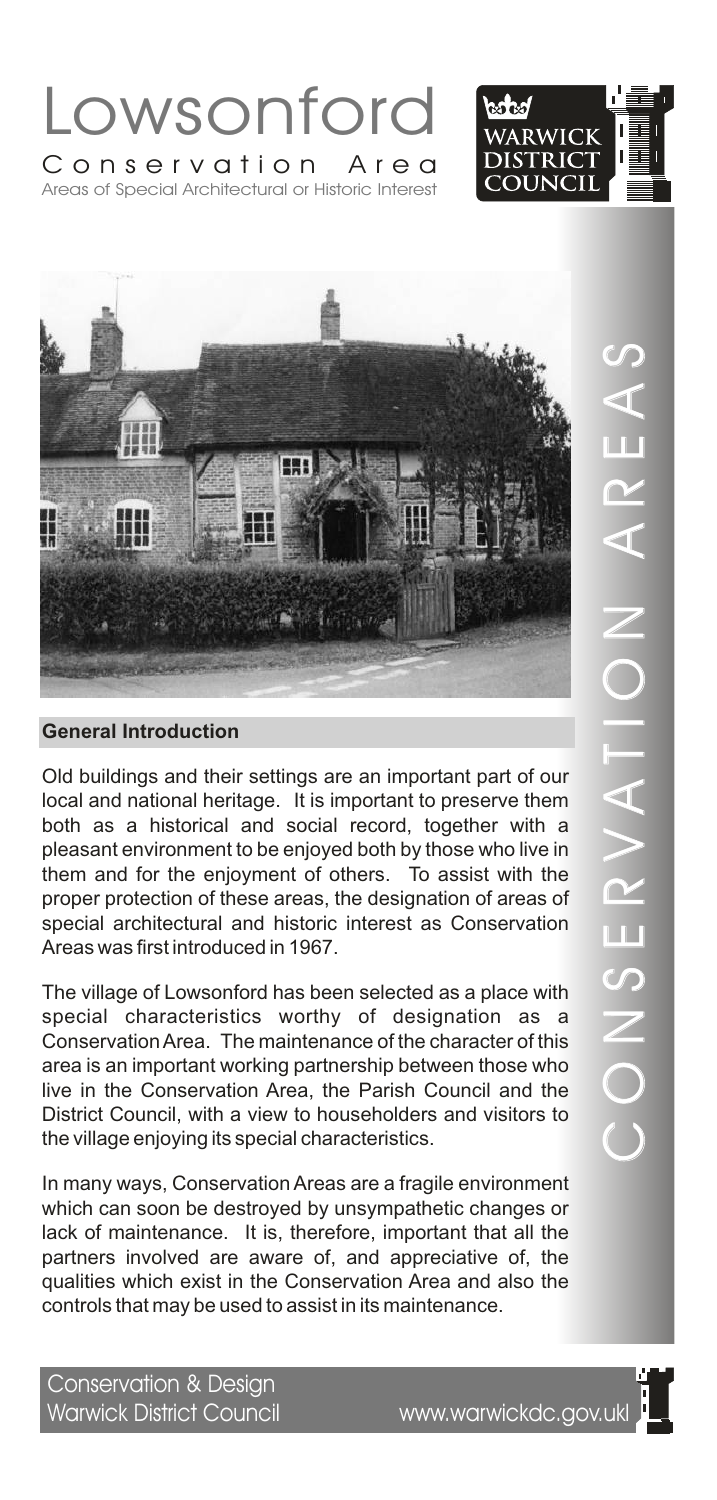**Lowsonford Conservation Area.**





Conservation Area Boundary. **Conservation Area Boundary. Conservation Area Boundary.** 

This small publication has been designed to give a brief introduction to the Conservation Area by looking at its historical background, its characteristics and identifying those areas which need to be preserved or enhanced. General information is also given in the leaflet to enable those who live in the Conservation Area to both enjoy this privilege and also to understand how to seek further advice when it is needed.

#### **Lowsonford Conservation Area**

The area designated as a Conservation Area in Lowsonford is outlined on the map above. The Conservation Area in Lowsonford was designated in 1979 and extended in 2001.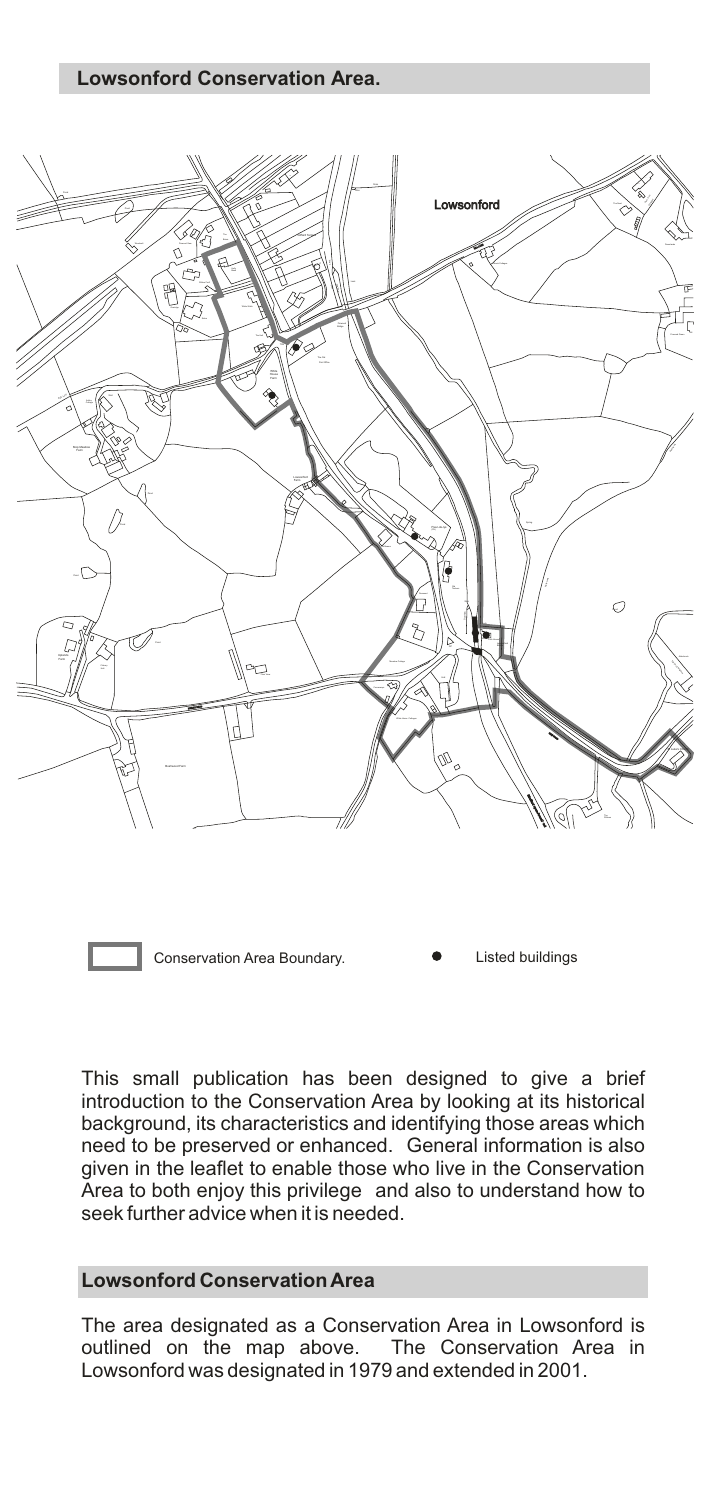## **Listed Buildings**

The following properties are statutorily protected as Listed Buildings within the Lowsonford Conservation Area. Because these buildings are of high architectural and historic interest, they are among the top 2% of buildings in England statutorily protected. Any works to a Listed Building which affect its character or appearance will require Listed Building Consent. Certain repair works may be eligible for grant aid. Further information concerning Listed Buildings may be obtained from the District Council's Conservation staff.

Lowsonford Old Post Office, The Fluer De Lys Public House, Old Tudor's, White House Farmhouse, Lowsonford Bridge, Lock approx 5m north of Lowsonford Bridge Stratford Upon Avon Canal, Lock Cottage approx 5m north east of Lowsonford Bridge Stratford Upon Avon Canal.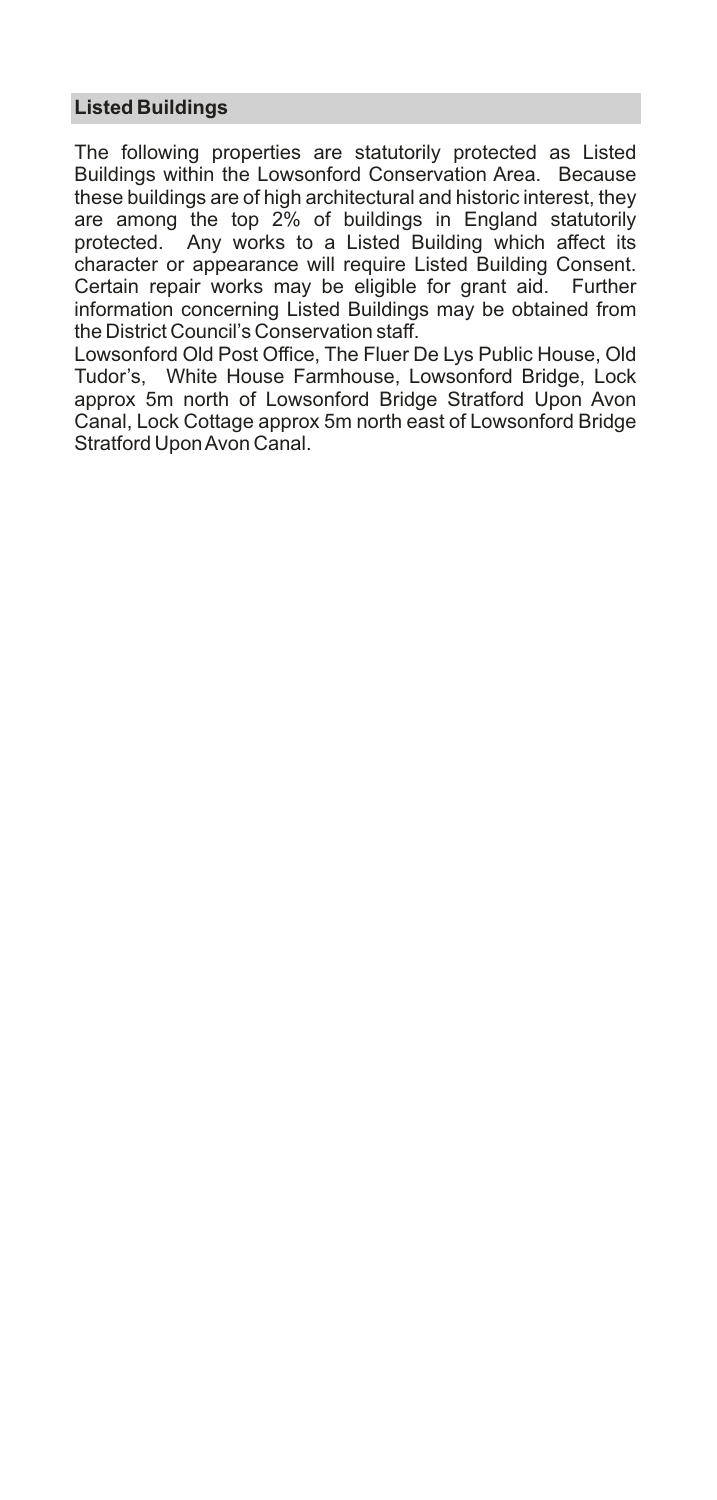## **Areas included within the Conservation Area**

The following streets/roads are included within the Lowsonford Conservation Area. If you are unclear whether or not your house is included in the Conservation Area please contact the Conservation staff at Warwick District Council.

Parts only of New Road, Henley Road, Rookery Lane, Mill Lane and The Main Street.

#### **Scheduled Monuments, Historic Parks and Sites of Special Scientific Interest**

There are no Scheduled Ancient Monuments, Historic Parks or Sites of Special Scientific Interest with the Lowsonford Conservation Area. However, the nearest areas designated as such to Lowsonford are as follows.

A Moated Farm to North East of Old Field Farm and the remains of Pinley Priory.

## **Historical Background**

As part of the parish of Rowington the history of Lowsonford has been closely linked with its neighbouring village of Rowington, although similar to many small villages, much of its history has gone unrecorded. The area was settled by the Anglo Saxons between the mid 5th to 6th century, initially at High Cross, where a system of open field farming was established.

Lowsonford began as a hamlet settlement, later developing in the sixteenth century as a cottage settlement, located along the edge of open common land. Evidence of ridge and furrow exists by the church, possibly on the site of old common land. It is commonly believed that the name Lowsonford is derivation of the Saxon word, "Hlaewonford", meaning "small hill on the ford". The village was recorded as Lowsonford by 1682 spelt in its present form. The village was held under the same manorial ownership as Rowington. Prior to the English Reformation in the sixteenth century, Lowsonford was held by the Catholic Church. In 1541, it was granted to Queen Catherine Parr for the duration of her lifetime, passing to the Duke of Northumberland, John Dudley, in1553. In the reign of Elizabeth I, it was granted to Ambrose Dudley, Earl of Warwick until 1604. The estate finally passed to the Anglican Church in 1866. The small chapel of ease of St Luke's was built in 1877, costing £670. A covenant of Samuel Gem, donated money towards the costs of its construction and the provision of a stipend for a vicar to preach

#### **Character of Conservation Area**

Lowsonford is a hamlet centred around road junctions and the canal. Entering the Conservation Area from the east, passing St Luke's Church, there is a leafy entrance to the junction of New Road with the canal bridge, the character of which is defined by the Lock cottage and associated locks, together with various other properties set within their own grounds. The maintenance of traditional boundary treatments and scale of buildings in these areas is important to the quality of this area.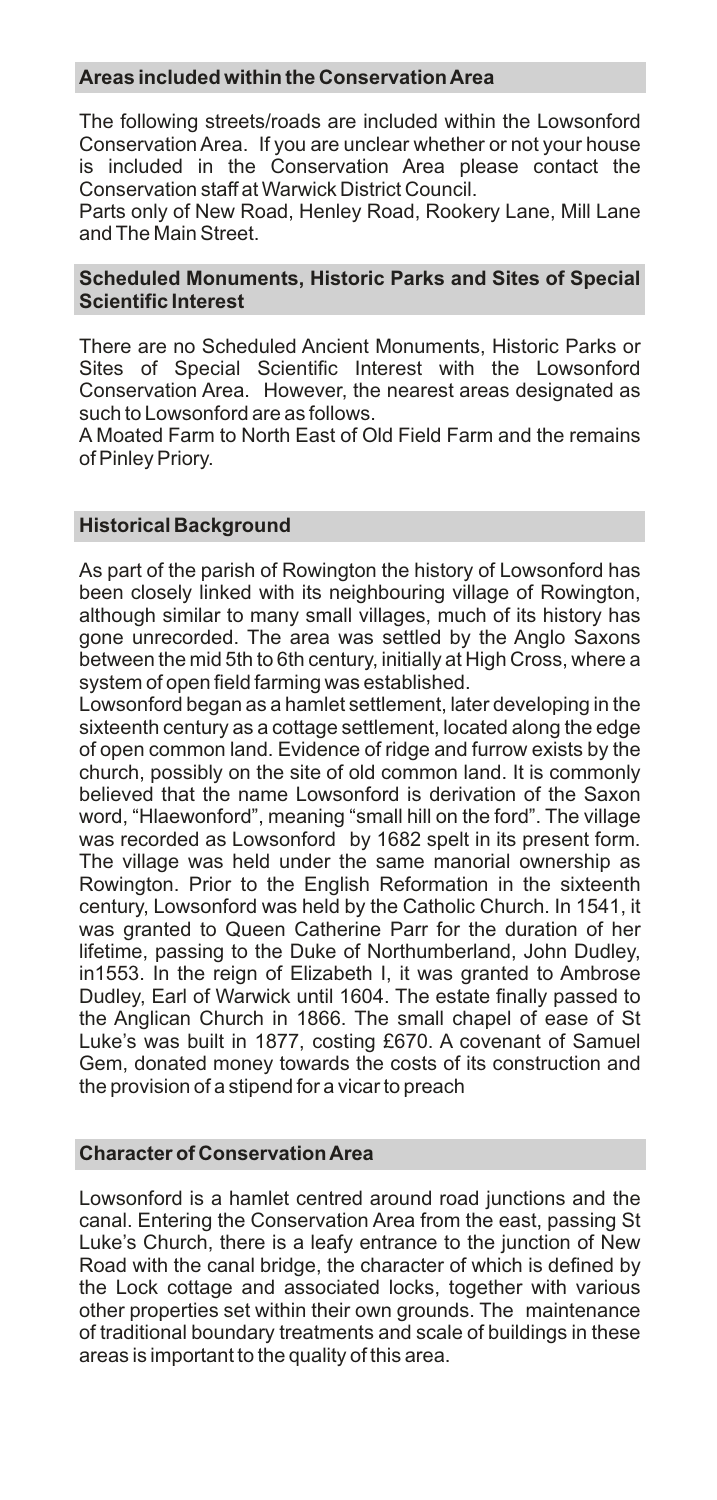Moving westwards through the village, the Fluer De Lys Public House and adjacent timber framed buildings form a second important group within the Conservation Area which should be maintained and enhanced, in particular the car park to the Public house and the maintenance of good relationship with the canal running at the back of the Public House. Passing westward beyond the Fluer De Lys Public House, is Lowes Farm which is at right angles to the narrow lane bounded by hedges which very much defines the character of this area until the next road junction at the Old Post office, a distinctive Listed building adjoining the junction with Mill Lane.

The buildings beyond are a mixture of traditional and later developments and maintenance of traditional materials and detailing on all these buildings is important to the character of this part of the Conservation Area. Its quality also depends very much upon sympathetic treatment of any alterations to these buildings and the maintenance of traditional boundary treatments and soft edges to the narrow lanes throughout the Conservation Area. The high hedges between the Fluer De Lys and White House are important to the definition of this area. There is an area of open space to the rear of the Fluer De Lys Public house and the east side of Mill Lane which is significant to the character of the Conservation Area and its relationship to the canal which bounds it on the eastern side.

# **Important Views**

There are important views into the Conservation area along New Road towards Lowsonford bridge and from the approaches along Henley Road and Rookery lane. Within the Conservation area there are important views in both directions along the Stratford canal from Lowsonford bridge eastwards the Fluer De Lys Public House and old Timbers and from Giffords Terrace towards the Old post Office. There are important views out of the Conservation area across the open space adjacent to the canal and out of the Conservation area from Finwood Bridge towards Mill Lane

# **What does Conservation Area Designation Mean?**

The formal definition of a Conservation Area within the Planning (Listed Buildings and Conservation Areas) Act 1990 is "an area of special architectural historic interest, character or appearance of which it is desired to preserve or enhance". The designation of a Conservation Area has several formal consequences which includes:-

The demolition of all complete buildings and certain parts of buildings within Conservation Areas is controlled, requiring Conservation Area consent from the District Council.



Planning Services PO Box 2178 Planning Services<br>PO Box 2178<br>Riverside House, Milverton Hill Royal Leamington Spa. CV32 5QH Switchboard: 01926 450000 Fax: 01926 456542 Royal Leamington Spa. CV32<br>Switchboard: 01926 450000<br>Fax: 01926 456542